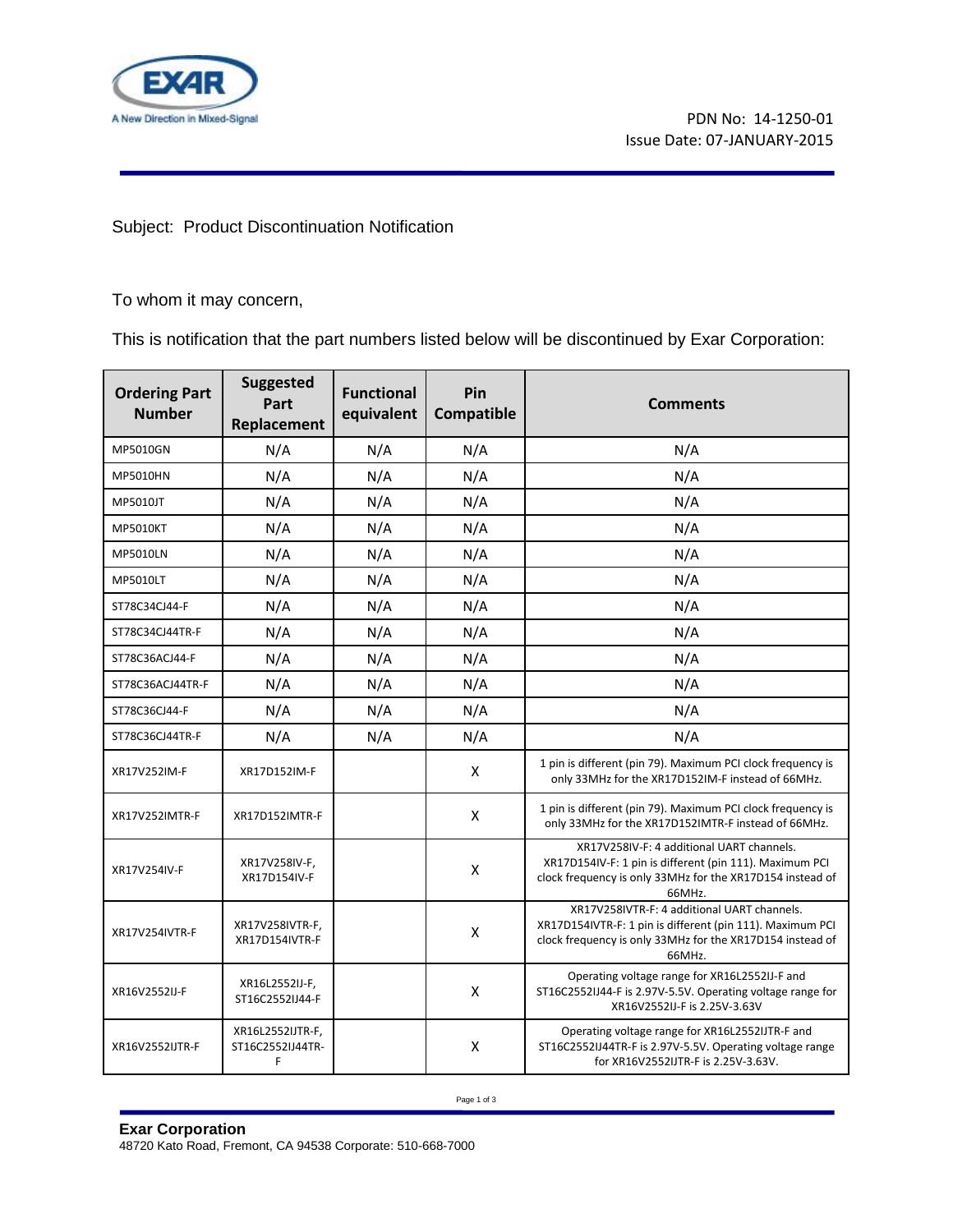

## PDN No: 14-1250-01 Issue Date: 07-JANUARY-2015

| XR16V2552IL-F         | XR16L2552IJ-F,<br>ST16C2552IJ44-F         | X |   | Operating voltage range for XR16L2552IJ-F and<br>ST16C2552IJ44-F is 2.97V-5.5V. Operating voltage range for<br>XR16V2552IL-F is 2.25V-3.63V.                                                     |
|-----------------------|-------------------------------------------|---|---|--------------------------------------------------------------------------------------------------------------------------------------------------------------------------------------------------|
| XR16V2552ILTR-F       | XR16L2552IJTR-F,<br>ST16C2552IJ44TR-<br>F | X |   | Operating voltage range for XR16L2552IJTR-F and<br>ST16C2552IJ44TR-F is 2.97V-5.5V. Operating voltage range<br>for XR16V2552ILTR-F is 2.25V-3.63V.                                               |
| XR16M2752IJ44-F       | XR16L2752IJ-F                             |   | X | Operating voltage range for XR16L2752IJ-F is 2.97V-5.5V.<br>Operating voltage range for XR16M2752IJ44-F is 1.62V-<br>3.63V. XR16L2752IJ-F does not have Fractional Baud Rate<br>Generator.       |
| XR16M2752IJ44TR-<br>F | XR16L2752IJTR-F                           |   | X | Operating voltage range for XR16L2752IJTR-F is 2.97V-5.5V.<br>Operating voltage range for XR16M2752IJ44TR-F is 1.62V-<br>3.63V. XR16L2752IJTR-F does not have Fractional Baud Rate<br>Generator. |
| XR16M2752IL32-F       | XR16L2752IJ-F                             | X |   | Operating voltage range for XR16L2752IJ-F is 2.97V-5.5V.<br>Operating voltage range for XR16M2752IL32-F is 1.62V-<br>3.63V. XR16L2752IJ-F does not have Fractional Baud Rate<br>Generator.       |
| XR16M2752IL32TR-<br>F | XR16L2752IJTR-F                           | X |   | Operating voltage range for XR16L2752IJTR-F is 2.97V-5.5V.<br>Operating voltage range for XR16M2752IL32TR-F is 1.62V-<br>3.63V. XR16L2752IJTR-F does not have Fractional Baud Rate<br>Generator. |
| XR16M698IQ100-F       | XR16V798IQ-F                              |   | X | Operating voltage range for XR16V798IQ-F is 2.25V-3.63V.<br>Operating voltage range for XR16M698IQ100-F is 1.62V-<br>3.63V.                                                                      |
| XR16M698IQ100TR-<br>F | XR16V798IQTR-F                            |   | Χ | Operating voltage range for XR16V798IQTR-F is 2.25V-3.63V.<br>Operating voltage range for XR16M698IQ100TR-F is 1.62V-<br>3.63V.                                                                  |
| XR16V2752IJ-F         | XR16L2752IJ-F                             |   |   | Operating voltage range for XR16L2752IJ-F is 2.97V-5.5V.<br>Operating voltage range for XR16V2752IJ-F is 2.25V-3.63V.<br>XR16L2752IJ-F does not have Fractional Baud Rate<br>Generator.          |
| XR16V2752IJTR-F       | XR16L2752IJTR-F                           |   | X | Operating voltage range for XR16L2752IJTR-F is 2.97V-5.5V.<br>Operating voltage range for XR16V2752IJTR-F is 2.25V-<br>3.63V. XR16L2752IJTR-F does not have Fractional Baud Rate<br>Generator.   |
| XR16V2752IL-F         | XR16L2752IJ-F                             | X |   | Operating voltage range for XR16L2752IJ-F is 2.97V-5.5V.<br>Operating voltage range for XR16V2752IL-F is 2.25V-3.63V.<br>XR16L2752IJ-F does not have Fractional Baud Rate<br>Generator.          |
| XR16V2752ILTR-F       | XR16L2752IJTR-F                           | X |   | Operating voltage range for XR16L2752IJTR-F is 2.97V-5.5V.<br>Operating voltage range for XR16V2752ILTR-F is 2.25V-<br>3.63V. XR16L2752IJTR-F does not have Fractional Baud Rate<br>Generator    |
| XR16V794IV-F          | XR16L784IV-F                              |   | Χ | Operating voltage range for XR16L784IV-F is 2.97V-5.5V.<br>Operating voltage range for XR16V794IV-F is 2.25V-3.63V.<br>XR16L784IV-F does not have Fractional Baud Rate<br>Generator.             |
| XR16V794IVTR-F        | XR16L784IVTR-F                            |   | Χ | Operating voltage range for XR16L784IVTR-F is 2.97V-5.5V.<br>Operating voltage range for XR16V794IVTR-F is 2.25V-3.63V.<br>XR16L784IVTR-F does not have Fractional Baud Rate<br>Generator.       |